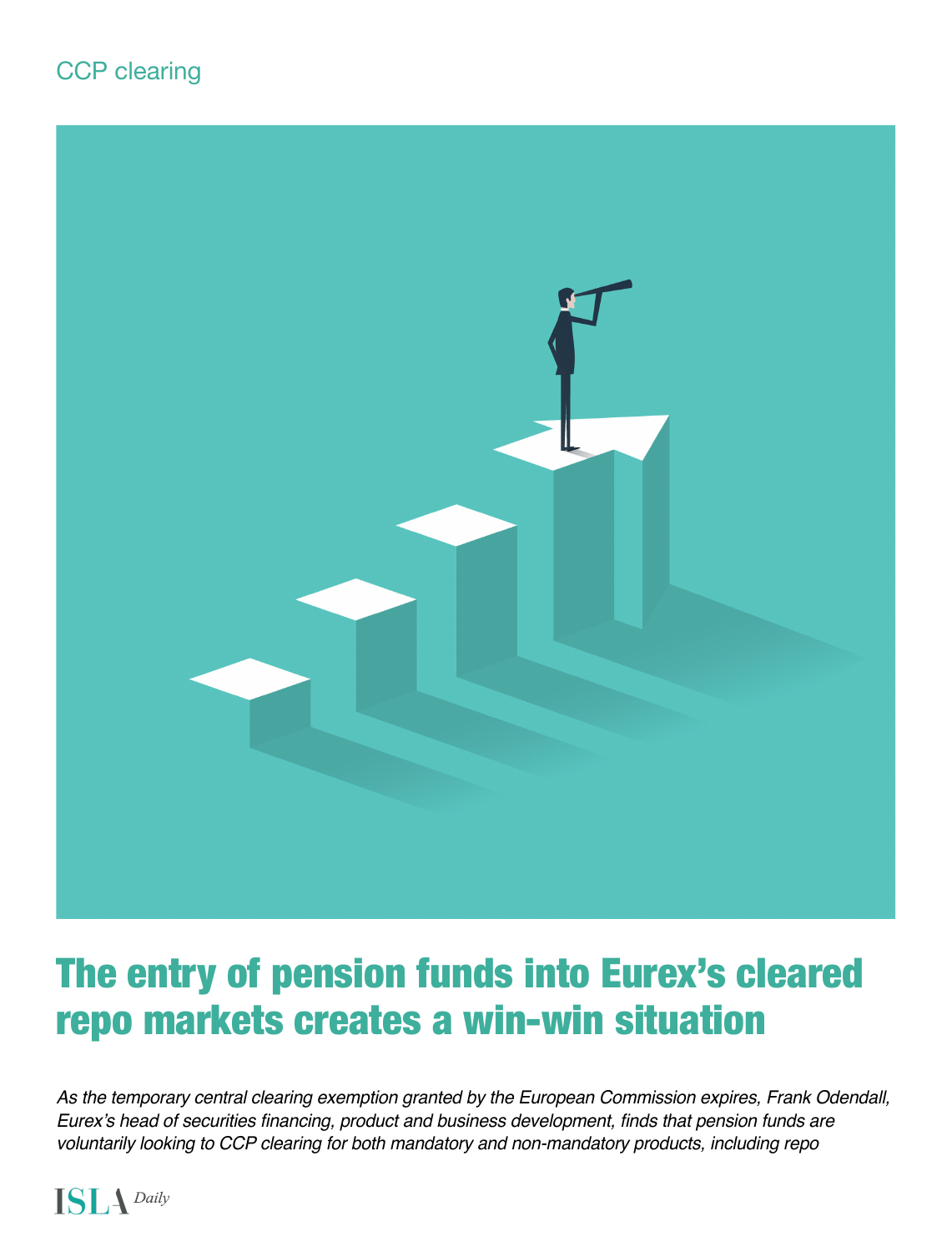### CCP clearing

The next few years will mark a new era in the relationships between pension scheme arrangements (PSAs) and clearing houses, driven in most part by the forthcoming expiry of the temporary exemption from the obligation to centrally clear over-the-counter (OTC) derivatives transactions. In granting an exemption to PSAs, the European Commission recognised a range of structural issues that needed to be resolved before they could be brought into scope. As those issues come closer to resolution, numerous PSAs are pre-empting the expiry and voluntarily adopting clearing for both mandatory and non-mandatory products and asset classes, including repo.

Repo plays an integral role in the financial markets by linking participants who lend and borrow short-term against securities pledged as collateral, providing a key source of funding and a substitute for unsecured deposits. The special and general collateral segments enhance the utility of the repo market by providing a means of financing securities portfolios and a mechanism for sourcing valuable collateral, which is of critical importance given the level of quantitative easing.

In the bilateral market, PSAs have to maintain multiple bilateral relationships with a range of sell-side institutions, each with their own customised contractual commitments, and this is costly on several levels (see figure 1). It is time consuming and labour intensive to both establish and maintain these relationships, and repo transactions are often still negotiated by phone or fax. These types of relationships also make price discovery and regulatory

reporting burdensome and costly, adding to this inefficiency.

Centrally cleared repo markets are a natural evolution of the bilateral markets, bringing new efficiencies for market participants with additional benefits for market stability. Eurex's ISA Direct clearing model for repo is the industry-leading solution for PSAs to enter the cleared repo market, whereby the PSA faces the clearing house directly but is supported by a clearing agent that covers the default fund contributions and default management obligations (see figure 2).

Cleared repos that are electronically executed via a multilateral trading, facility such as Eurex Repo, offer a range of advantages for PSA participants. Most importantly, PSAs can re-invest or raise cash for Variation Margin (VM) for Eurex-cleared OTC interest rate swaps (IRS) more efficiently and securely by accessing the Eurex Repo GC Pooling cash-driven repo market. In this paper, we explore some of the many use cases in more detail.

#### **PSA perspective**

PSAs are now live with Eurex's cleared repo offering, and actively place excess cash in the overnight and term cleared repo markets. Each PSA has established a panel of dealer banks and utilises the Eurex Repo F7 request for quote (RFQ) functionality (see Figure 3). The PSAs trade on the most competitive quote available from the panel banks. Based on feedback received, the rates are understood to be better than those achievable through money market funds and also usually better than the bilateral markets.

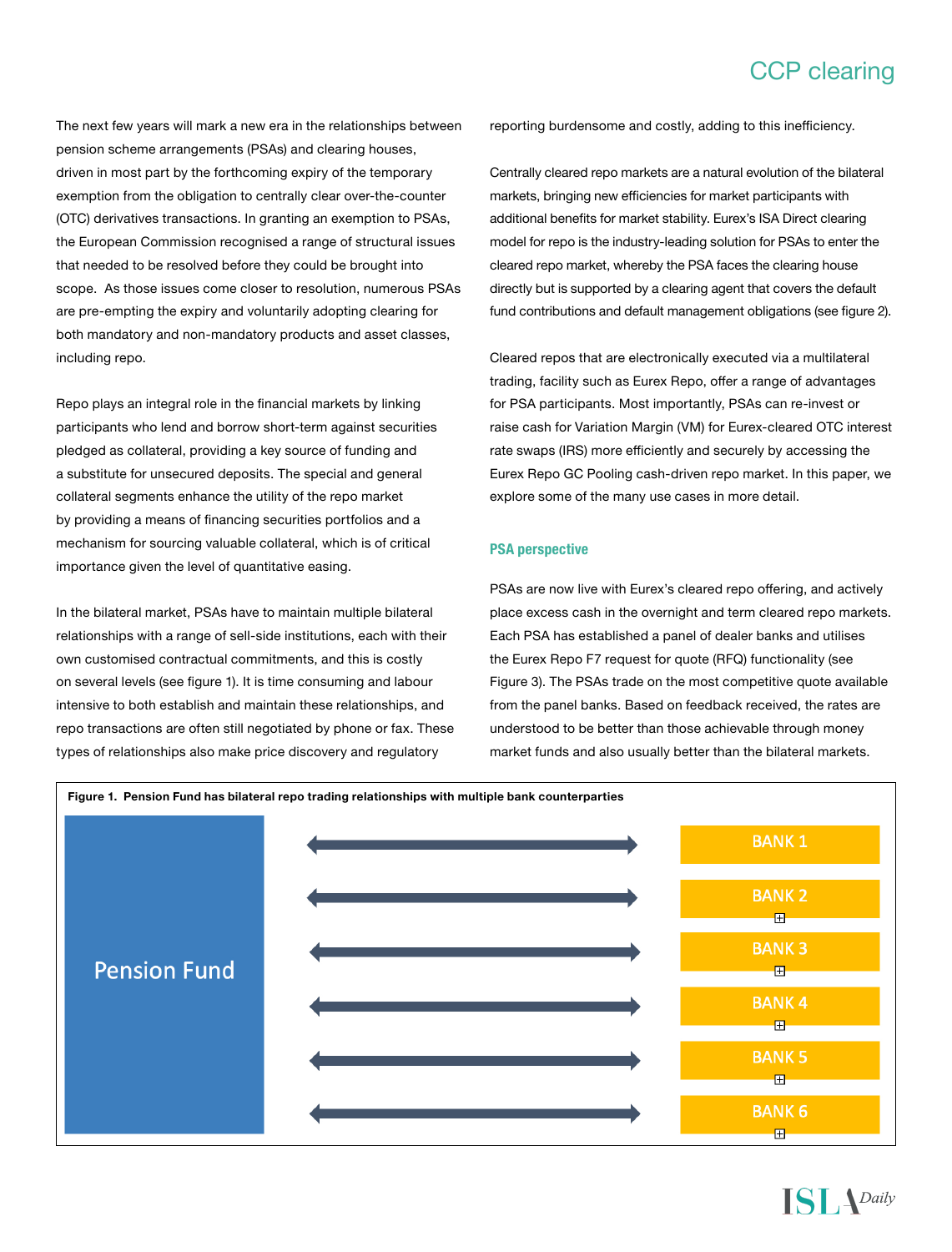## CCP clearing





The key benefits for PSAs are summarised below:

**ISLA** Daily

- deep, pan-European liquidity pool means improved price discovery
- over 150 participants are registered with Eurex Repo, including commercial and central banks, and government financing agencies
- secure raising and placing of cash against more than 13,000 domestic and international securities
- centrally-cleared markets with proven liquidity in times

#### of stress

- reduced indirect constraints from punitive bank capital requirements
- streamlined and efficient electronic processes
- standardisation of legal documentation
- greater control and flexibility to counterparty risk management across cleared and bilateral markets
- optimal management of margin funding requirements for cleared and uncleared derivatives